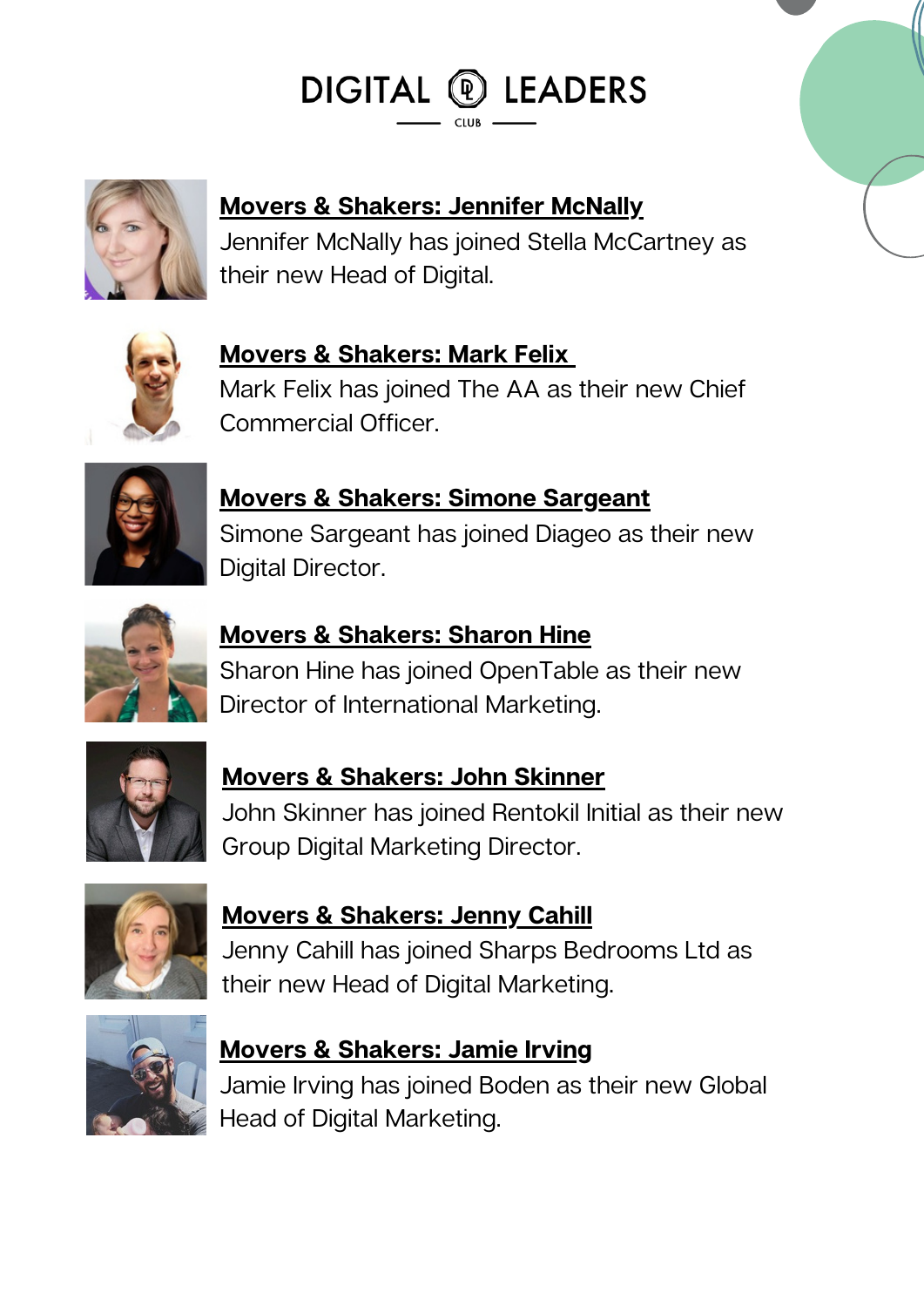# DIGITAL <sup>®</sup> LEADERS



### **Insights**

How marketers are pushing for [workplace](https://www.marketingweek.com/marketers-workplace-flexibility/) flexibility How KFC stayed top of mind [despite](https://www.marketingweek.com/masters-awards-kfc-top-mind/) having to close its doors Why digital investment is deeply [intertwined](https://www.totaltele.com/512695/Why-digital-investment-is-deeply-intertwined-with-Levelling-Up-the-UK) with Levelling Up the UK [Government](https://www.independent.co.uk/business/government-should-consider-digital-registry-of-businesses-report-says-b2031271.html) should consider digital registry of businesses, report says Delivering Customer Experience Digital [Transformation](https://www.openaccessgovernment.org/customer-experience-digital-transformation/131191/) Quickly

#### **News**

Digital [Marketing](https://www.prnewswire.co.uk/news-releases/digital-marketing-market-to-be-valued-at-460-billion-by-2022-says-beroe-inc-855155536.html) Market to be Valued at \$460 Billion by 2022, Says Beroe Inc Sainsbury opens 400th digital format Argos [store-in-store](https://internetretailing.net/themes/sainsbury-opens-400th-digital-format-argos-store-in-store-24500) Google Cloud partners with Flipkart for digital [transformation](https://www.itpro.co.uk/business-strategy/digital-transformation/365392/google-cloud-partners-with-flipkart-for-digital) Kooth and myGP team up to [improve](https://www.digitalhealth.net/2022/03/kooth-mygp-digital-mental-health-access/) digital mental health access 97% of [companies](https://marketingtechnews.net/news/2022/mar/07/97-of-companies-have-moved-at-least-part-of-their-digital-marketing-in-house/) have moved at least part of their digital marketing in-house Domino's to invest £20m in digital [acceleration](https://www.marketingweek.com/dominos-invest-20m-digital-acceleration/) Minister for Tech and the Digital [Economy](https://www.gov.uk/government/speeches/minister-for-tech-and-the-digital-economy-speech-at-digital-city-festival) speech at Digital City Festival Argos digital [store-in-store](https://toyworldmag.co.uk/argos-digital-store-in-store-concept-reaches-400-outlets/) concept reaches 400 outlets [WeWork](https://www.reuters.com/business/wework-rival-iwg-merge-digital-assets-with-instant-group-2022-03-08/) rival IWG to merge digital assets with The Instant Group City's new digital strategy aims to connect [residents](https://www.manchester.gov.uk/news/article/8973/citys_new_digital_strategy_aims_to_connect_residents_to_growing_success) to growing success [PlayStation](https://www.eurogamer.net/articles/2022-03-09-playstation-suspends-digital-sales-in-russia-halts-all-hardware-and-software-shipments) suspends digital sales in Russia

#### **Ecommerce**

Amazon closes (its own) [bookstores](https://www.linkedin.com/news/story/amazon-closes-its-own-bookstores-4685201/) Sainsbury opens 400th digital format Argos [store-in-store](https://internetretailing.net/themes/sainsbury-opens-400th-digital-format-argos-store-in-store-24500) Ted Baker launches online store on [BigCommerce's](https://www.enterprisetimes.co.uk/2022/03/09/ted-baker-launches-online-store-on-bigcommerces-ecommerce-platform/) eCommerce platform Three UK retailers pushing livestream shopping to the forefront of [ecommerce](https://www.chargedretail.co.uk/2022/03/09/the-retailers-that-are-pushing-livestream-shopping-to-the-forefront-of-ecommerce/) [Ecommerce](https://www.telemediaonline.co.uk/ecommerce-payments-set-to-be-dominated-by-oem-pay-thanks-to-its-low-friction/) payments set to be dominated by OEM Pay thanks to its low [friction](https://www.telemediaonline.co.uk/ecommerce-payments-set-to-be-dominated-by-oem-pay-thanks-to-its-low-friction/)